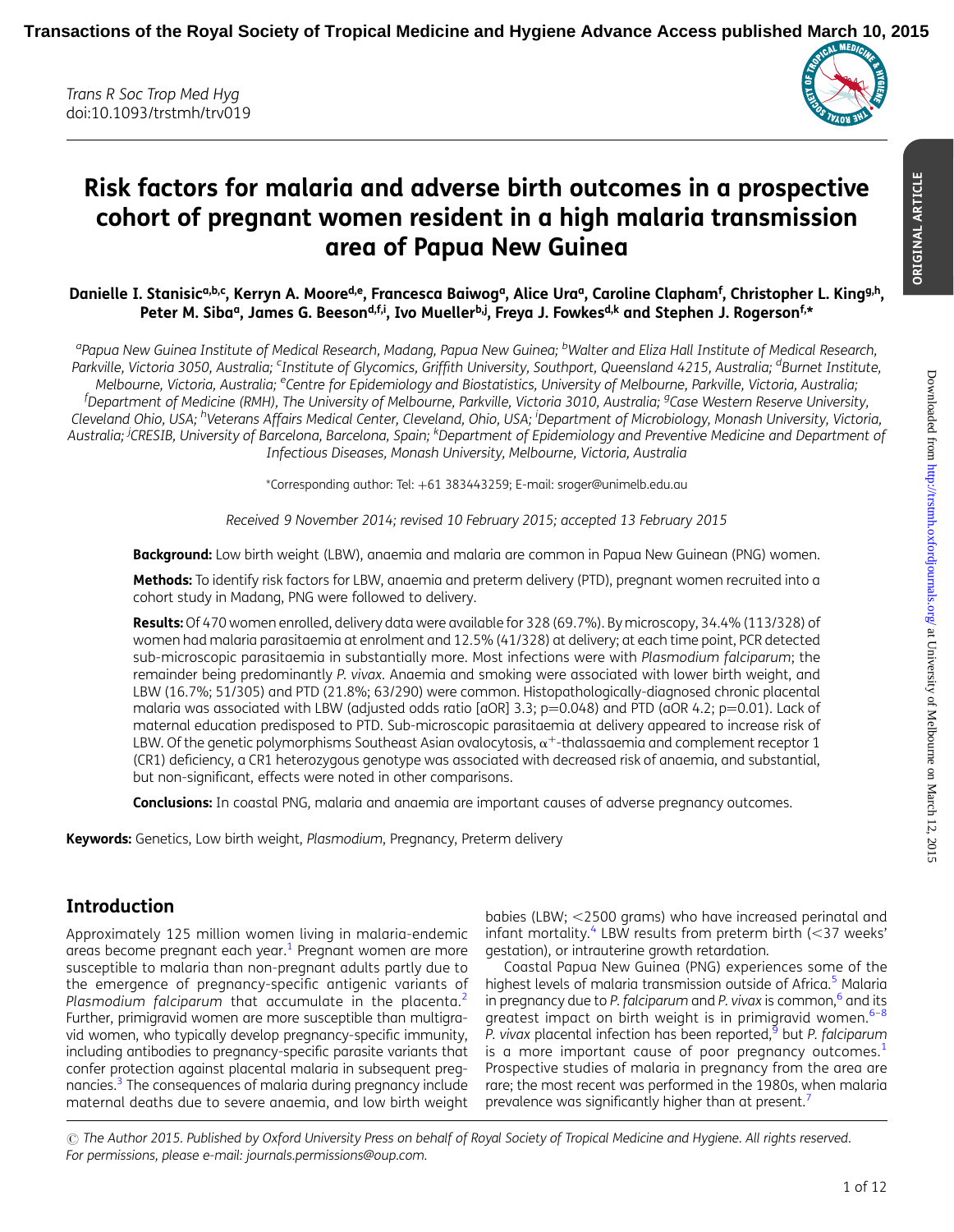Several red cell genetic abnormalities are common in coastal PNG, including  $\alpha^+$ -thalassaemia, Southeast Asian ovalocytosis (SAO) and complement receptor 1 (CR1) deficiency, and each has been associated with protection against severe malaria,  $10-12$  $10-12$  $10-12$ although they do not appear to protect against uncomplicated malaria, parasitaemia or parasite density. $13,14$  Studies of SAO and  $\alpha^+$ -thalassaemia in pregnant PNG women did not show clear evidence of protection against placental malaria, but suggested a decrease in intensity of placental infection in SAO hetero-zygotes, particularly in first-time mothers.<sup>[8,15](#page-11-0),[16](#page-11-0)</sup>

To determine the prevalence, risk factors and consequences of malaria during pregnancy in Madang province, PNG, we performed a longitudinal study of women followed from first antenatal visit to delivery. The associations between malaria infections diagnosed by microscopy, PCR and placental histology and pregnancy outcomes were examined, and potential associations between locally prevalent red blood cell genetic polymorphisms and pregnancy outcomes were investigated.

# Materials and methods

#### Study site

The study took place between September 2005 and October 2007 at the Antenatal Clinic, Alexishafen Health Centre, Madang province, PNG, where malaria transmission is high and perennial.

### Study population

Pregnant women  $>$ 16 years of age were enrolled at their first antenatal visit. Eligibility criteria included evidence of fetal movement, no history of multiple births or delivery complications and the intention to deliver at the Health Centre. Eligible women were read a statement describing the study and gave written informed consent. As staffing was limited, a convenience sample was enrolled, and data were not available on women not enrolled. Women with haemoglobin (Hb)  $<$  5 g/dl were excluded and referred for appropriate care.

### Study design

Ethics approval was granted by the PNG Medical Research Advisory Council, the Melbourne Health Human Research Ethics Committee and Alfred Health Human Research Ethics Committee. Study participation occurred in parallel with clinic attendance at first antenatal visit, 30–34 weeks' gestation, delivery and 6–8 weeks post-delivery. Due to missing data, only enrolment and delivery visits are analysed here. At enrolment, women received chloroquine (9 or 12 tablets, 150 mg base) and (when available) sulphadoxine pyrimethamine (500/25 mg, three tablets), followed by weekly chloroquine prophylaxis (two 150 mg tablets weekly), and ferrous sulphate 270 mg and folic acid 0.3 mg daily, according to local policy. Prophylaxis was not monitored.

### Sample and data collection

At each visit, clinical, malaria exposure (bed net use and residence) and demographic data were collected onto prepared case report forms. Participants were asked about history of

fever, headache and chills within the previous 7 days. Gestational age was estimated from fundal height measurements. Weight was measured using sliding weight scales, and mid-upper arm circumference (MUAC) was measured using cloth tape measures. Temperature was recorded using a digital thermometer. At delivery, infants were weighed using SECA baby scales, and gestational age was estimated from Ballard scores.

At enrolment and delivery, 5 ml of venous blood was collected. At delivery, intervillous placental blood was collected from an incision in the maternal side of the placenta, and a 1 cm square full thickness placental biopsy was collected into 10% neutral buffered formalin.

At all time points, thick and thin blood films were prepared for microscopy to quantify parasitemia and blood was collected for molecular diagnosis of Plasmodium spp. infection (including from placental blood). Hb concentration was measured using a HemoCue haemoglobinometer (Hemocue, Ängelholm, Sweden). Residual blood was separated, with plasma and cellular fractions frozen separately.

#### Laboratory procedures

Blood films were stained with Giemsa and examined by two independent microscopists. Discordant results were referred for a third reading to adjudicate species and density of infection. DNA was extracted from erythrocyte pellets of 200 µl maternal blood (QIAmp DNA Blood Minikit, Qiagen, Valencia, CA, USA). Molecular diagnosis of P. falciparum, P. vivax, and P. ovale (P. malariae was not included in this assay) used a polymerase chain reaction/ ligase detection reaction - fluorescent microsphere assay (LDR-FMA). Extracted DNA (2.5  $\mu$ l) was used as a template for amplification of the multicopy Pf 18S small subunit ribosomal RNA gene.<sup>[17](#page-11-0)</sup> Samples were considered positive only if both species-specific primers generated a positive signal. Participants were typed for red blood cell polymorphisms: SAO, CR1 and  $\alpha^+$ thalassaemia, using published methods.[13](#page-11-0) Placental biopsies were embedded in paraffin and processed routinely, and Giemsa-stained sections were examined by light microscopy to identify changes consistent with acute, chronic or past infection.<sup>18</sup>

#### Exposures and outcomes

We determined predictors of maternal Hb concentration and peripheral or placental parasitaemia (by light microscopy) at delivery, and of birth weight, LBW and preterm birth. Exposures of interest included other malariometric variables e.g., peripheral parasitaemia at enrolment (by light microscopy or PCR); Hb at enrolment; participant characteristics including age, gravidity, parity, smoking, MUAC, education, residence and bed net use and host genetic polymorphisms (SAO, CR1, and  $\alpha^+$ -thalassaemia). Smoking and MUAC were included as exposures for infant, but not maternal, outcomes. Malariometric exposures and outcomes include all species types, however the majority  $(>\,85\%)$  of infections detected by microscopy were P. falciparum.

### Statistical analysis

Logistic and linear regression analyses were performed to identify risk factors for adverse maternal and infant outcomes at delivery. Variables were compared using Pearson's  $\chi^2$  test for categorical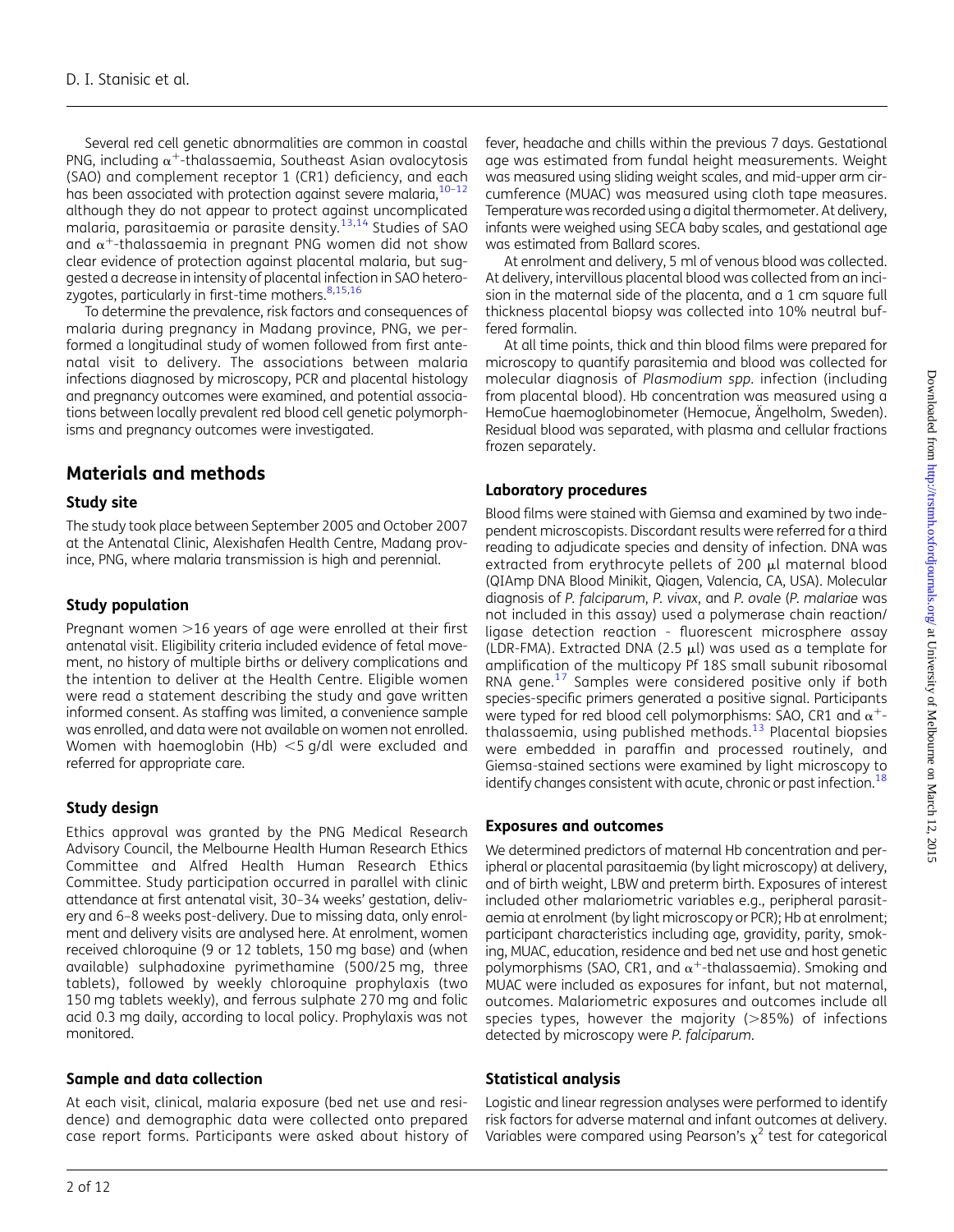variables, and Student's t test for numerical variables. Changes in malariometrics within an individual woman between enrolment and delivery were quantified using McNemar's  $\chi^2$  test and Student's paired t test. Univariable associations were determined between malariometric, demographic and host genetic variables and Hb, birth weight, LBW and preterm delivery. Predictors of infant and maternal outcomes were identified from adjusted regression models. Adjusted models included all exposure variables, with some exceptions due to collinearity. Age and parity showed collinearity with gravidity, which was retained because of well-established differences in risk of malaria during pregnancy between primigravidae and multigravidae. Due to limited statistical power, both the magnitude of associations and the p-value were considered in the interpretation of potential risk factors.

# Results

#### Study cohort

Table [1](#page-3-0) shows the baseline characteristics of the 470 pregnant women recruited, and of the 328 women (69.7%) with delivery information. Of 377 women (80.2%; 377/470) who returned at delivery, we excluded six women with multiple births, and 43 who were not seen <3 days after delivery. There were no systematic differences between included women  $(n=328)$  and those who were excluded or lost to follow-up ( $n=142$ ; all  $p>0.08$ ), except that included women were slightly better educated ( $p=0.007$ ; data not shown). Among women followed to delivery, the median age was 24 years (range 16–49), 127/328 (38.7%) were in their first pregnancy (primigravidae) and median (range) estimated gestational age was 25 (7–36) weeks. Seventy-five percent of women (234/ 321) used bed nets the night before enrolment.

At enrolment, 314/328 women (95.7%) were anaemic (Hb  $\langle 11 \text{ g/dl} \rangle$  and 112/328 (34.1%) had severe anaemia (Hb  $\langle 8 \text{ g/dl} \rangle$ . Red cell polymorphisms associated with malaria in PNG were common: of 328 women, 47 (14.3%) had the SAO polymorphism; 297 (90.5%) had genotypes associated with intermediate or low CR1 expression on erythrocytes and 265 (80.7%) were heterozygous or homozygous for  $\alpha^+$ -thalassaemia (Table [1](#page-3-0)).

### Prevalence of malaria infection

At enrolment, 113/328 women (34.4%) had peripheral parasitaemia by microscopy, which decreased to 41/298 (12.5%) at delivery (p<0.001). In peripheral blood, P. falciparum was detected in 105/113 (92.9%) parasitaemic women at enrolment, and 35/41 (85%) at delivery. Additionally, 39/44 (89%) positive placental smears showed infection with P. falciparum (Table [2](#page-4-0)). By placental histology, 154/242 women (63.6%) had past or present malaria infection (Table [2\)](#page-4-0).

More women were infected as determined by PCR than by microscopy (Table [2\)](#page-4-0). Half the infections detected at enrolment, and two-thirds of infections at delivery, were sub-microscopic. Substantially more infections with P. vivax or P. ovale were detected by PCR than by microscopy, although P. falciparum still predominated.

### Risk factors for malaria infection at delivery

We examined risk factors for blood slide parasitaemia at delivery (Table [3](#page-5-0)). On multivariate analysis, peripheral parasitaemia was more common in multigravid than primigravid women (OR 2.12 [0.95–4.73]; 0.07) and peripheral parasitaemia was less common in women who used a bed net (Table [3](#page-5-0)). No other factors, including host genetic polymorphisms, were significantly associated with risk of peripheral or placental parasitaemia (Table [3](#page-5-0)).

#### Risk factors for adverse infant outcomes–birth weight, low birth weight and preterm birth

Mean (SD) birth weight was 2870 (480) grams and the median (interquartile range) gestational age was 38 (37–40) weeks. The prevalence of LBW and preterm birth were high (51/305; 16.7% and 63/290; 21.7%, respectively). Malaria parasitaemia diagnosed by light microscopy was not associated with birth weight or LBW, but features of chronic placental infection on placental histology were associated with LBW and with preterm birth. In adjusted analyses, women with chronic placental malaria had significantly increased odds of LBW and preterm birth (3.3- and 4.2-fold, respectively) compared to uninfected women. Higher Hb at enrolment was associated with higher birth weight (61 g per 1 g/dl increase in Hb;  $p=0.005$ ), but Hb concentration was not significantly associated with LBW or preterm delivery.

Other factors that were associated with birth weight in unadjusted, but not adjusted analyses included positive associations between MUAC and birth weight ( $p=0.022$ ), and negative associations between birth weight and history of recent febrile symptoms ( $p=0.001$ ) or parasitaemia at enrolment ( $p=0.034$ ) (Table [4\)](#page-6-0). In adjusted analyses, factors that were independently associated with birth weight included gravidity ( $p<0.001$ ), smoking ( $p=0.005$ ) and SAO genotype. Multigravid women had babies that were on average 325 g heavier than primigravidae  $(p<0.001)$ , while smokers' babies were 197 g lighter than non-smokers' (Table [4](#page-6-0)).

Other participant characteristics associated with LBW and preterm birth were examined (Table [5\)](#page-7-0). On multivariate analyses, multigravidae had significantly reduced odds of LBW (OR 0.28;  $p<0.001$ ) and preterm birth (OR 0.38;  $p=0.0087$ ) compared to primigravid women. Preterm birth was significantly less common in women who had had either primary (OR 0.22;  $p=0.0072$ ) or secondary education (OR 0.13;  $p<0.001$ ). Large magnitudes of effect with adverse infant outcomes were observed for CR1 and  $\alpha^+$ thalassaemia genotypes but these were not statistically significant; high-low (HL) and low-low (LL) CR1 genotypes reduced the odds of preterm birth by almost 50%, but had no effect on the odds of LBW, compared to the normal high-high (HH) genotype. Heterozygous and homozygous  $\alpha^+$ -thalassaemia genotypes reduced odds of both preterm and LBW by up to 45%, compared to the wildtype ( $p > 0.15$ ). Women with SAO had increased odds of LBW (2.33-fold;  $p=0.07$ ) compared to women of normal genotype (Table [5](#page-7-0)).

#### Risk factors for maternal haemoglobin and anaemia at delivery

In univariate analyses, both homo- and heterozygous  $\alpha^+$ thalassaemia genotypes were associated with decreases in mean Hb at delivery (0.79 g/dl and 0.74 g/dl) compared to women with normal genotype (Table [6](#page-9-0)). In adjusted analyses,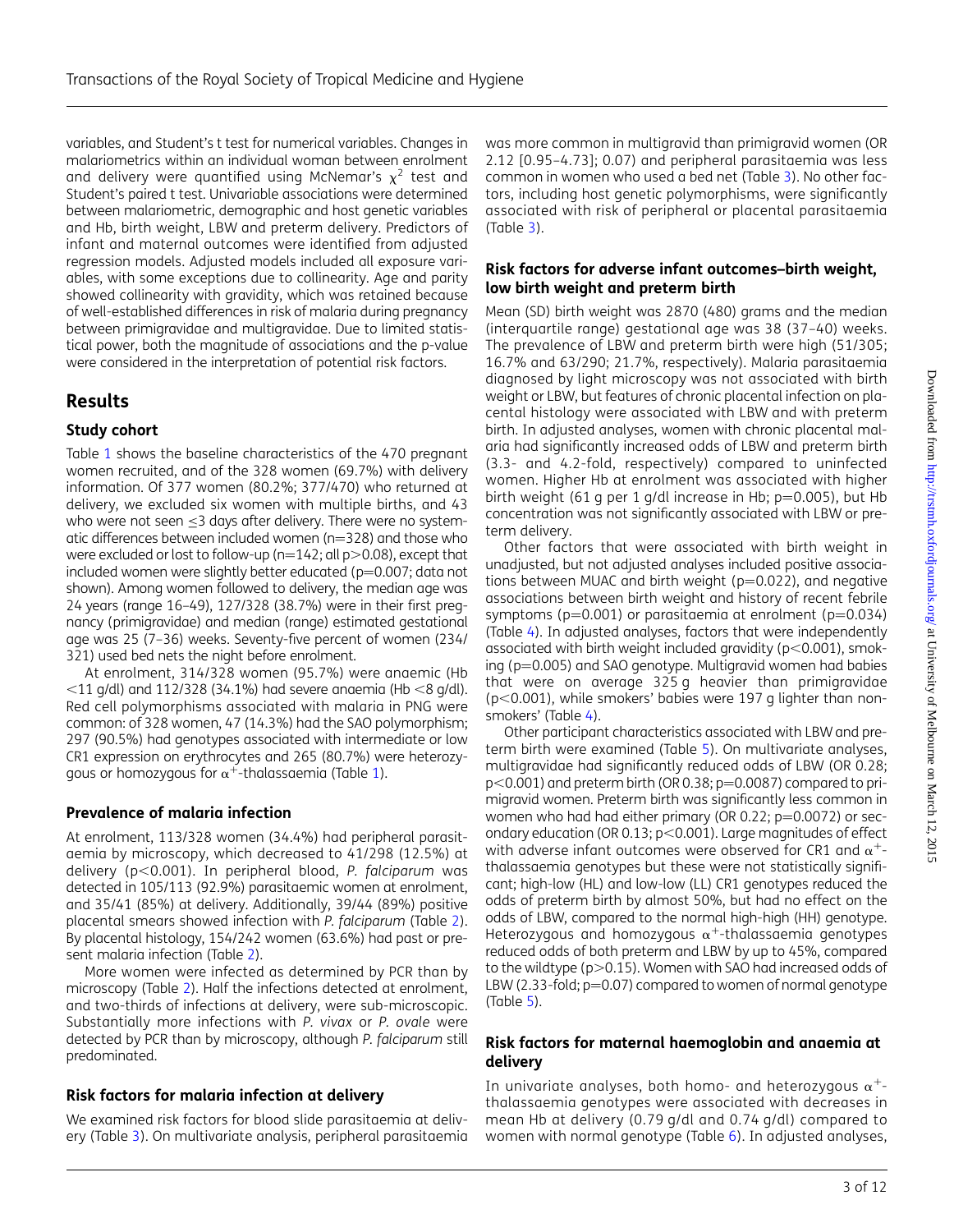| Variable                      |                 | Enrolled $(n=470)^{a,b}$ | Delivered (n=328) <sup>a,b</sup> |
|-------------------------------|-----------------|--------------------------|----------------------------------|
| Demographic                   |                 |                          |                                  |
| Age (years)                   |                 | 24 (21-28), 16-49        | 24 (21-28), 16-49                |
| Gestational age (weeks)       |                 | 25.2 [4.28], 7-38        | 25.2 [4.17], 7-36                |
| Gravidity                     | Primigravidae   | 179 (38)                 | 127 (39)                         |
|                               | Multigravidae   | 292 (62)                 | 201(61)                          |
| MUAC (cm)                     |                 | 22.5 [1.9], 12-30        | 22.4 [1.8], 12-30                |
| Weight (kg)                   |                 | 54.4 [6.1], 35-74        | 54.4 [5.9], 35-74                |
| Mother's education            | None            | 60 (13)                  | 32 (10)                          |
|                               | Primary $(1-7)$ | 214 (46)                 | 149 (46)                         |
|                               | Secondary (8+)  | 190 (41)                 | 142 (44)                         |
| Mother's occupation           | None            | 310 (66)                 | 207 (63)                         |
|                               | Self-employed   | 114 (24)                 | 83 (25)                          |
|                               | Earns wages     | 45(10)                   | 36(11)                           |
| Smokes                        |                 | 88 (19)                  | 63 (19)                          |
| Malaria exposure              |                 |                          |                                  |
| Owns bed net                  |                 | 382 (81)                 | 268 (83)                         |
| Used bed net last night       |                 | 335 (71)                 | 234 (75)                         |
| Bed net last treated          | Never           | 328 (70)                 | 224 (75)                         |
|                               | $<$ 6 months    | 27(6)                    | 19(6)                            |
|                               | $>6$ months     | 66 (14)                  | 52 (17)                          |
| Residence                     | Town            | 16(3)                    | 9(3)                             |
|                               | Village         | 452 (96)                 | 316 (97)                         |
| Genetic                       |                 |                          |                                  |
| <b>SAO</b>                    | Normal          | 410 (87)                 | 281 (86)                         |
|                               | SAO             | 59 (13)                  | 47(14)                           |
| CR1                           | HH <sup>c</sup> | 39(8)                    | 31(9)                            |
|                               | HL <sup>c</sup> | 197 (42)                 | 136 (41)                         |
|                               | LL <sup>c</sup> | 233 (49)                 | 161 (49)                         |
| $\alpha$ -thalassaemia        | Wildtype        | 87 (18)                  | 63 (19)                          |
|                               | Heterozygous    | 185 (39)                 | 128 (39)                         |
|                               | Homozygous      | 197 (42)                 | 137 (42)                         |
| Clinical                      |                 |                          |                                  |
| Clinical history <sup>d</sup> |                 | 122 (26)                 | 82 (25)                          |
| Palpable spleen               |                 | 86 (18)                  | 63 (20)                          |
| Haemoglobin                   |                 |                          |                                  |
| Haemoglobin (g/dl)            |                 | 8.5 [1.4], 5.0-12.8      | 8.5 [1.4], 5.3-12.8              |
| Severe anaemia (<8 g/dl)      |                 | 163 (35)                 | 112 (34)                         |

<span id="page-3-0"></span>Table 1. Baseline characteristics of women enrolled in the cohort and of the sub-set who returned for a delivery visit

Data are Mean [SD], range; or Median (25<sup>th</sup>–75<sup>th</sup> percentile), range; or n (%).

CR1: complement receptor-1; H: high; HH: high-high; HL: high-low; L: low; LL: low-low; MUAC: mid-upper arm circumference; SAO: Southeast Asian ovalocytosis.

<sup>a</sup> Enrolment: all women enrolled into study. Delivery: all women enrolled and included in final analyses. All p-values for the difference between

study participants and excluded women >0.08, except for education (p=0.007).<br><sup>b</sup> When totals do not add to sample size or percentages do not total 100%, missing values can be assumed.

<sup>c</sup> Abbreviations correspond to levels of expression on the cell surface.

<sup>d</sup> Clinical history of fever, headache or chills in the 7 days prior to enrolment visit.

the CR1 HL genotype was associated with protection against anaemia (OR 0.36;  $p=0.048$ ), but not with Hb levels  $(p=0.50)$ . Smoking was associated with a borderline increase in risk of anaemia in adjusted analyses (OR 2.0;  $p=0.075$ ), while parasitaemia at enrolment was associated with a  $\,$  anaemia (p $=$ 0.081).  $\,$ 

borderline increase in delivery Hb (0.42 g/dl; CI  $-0.04$  to 0.88; p=0.073). There were non-significant but substantial associations between SAO and protection from anaemia ( $p=0.057$ ), and between CR1 LL homozygosity and protection from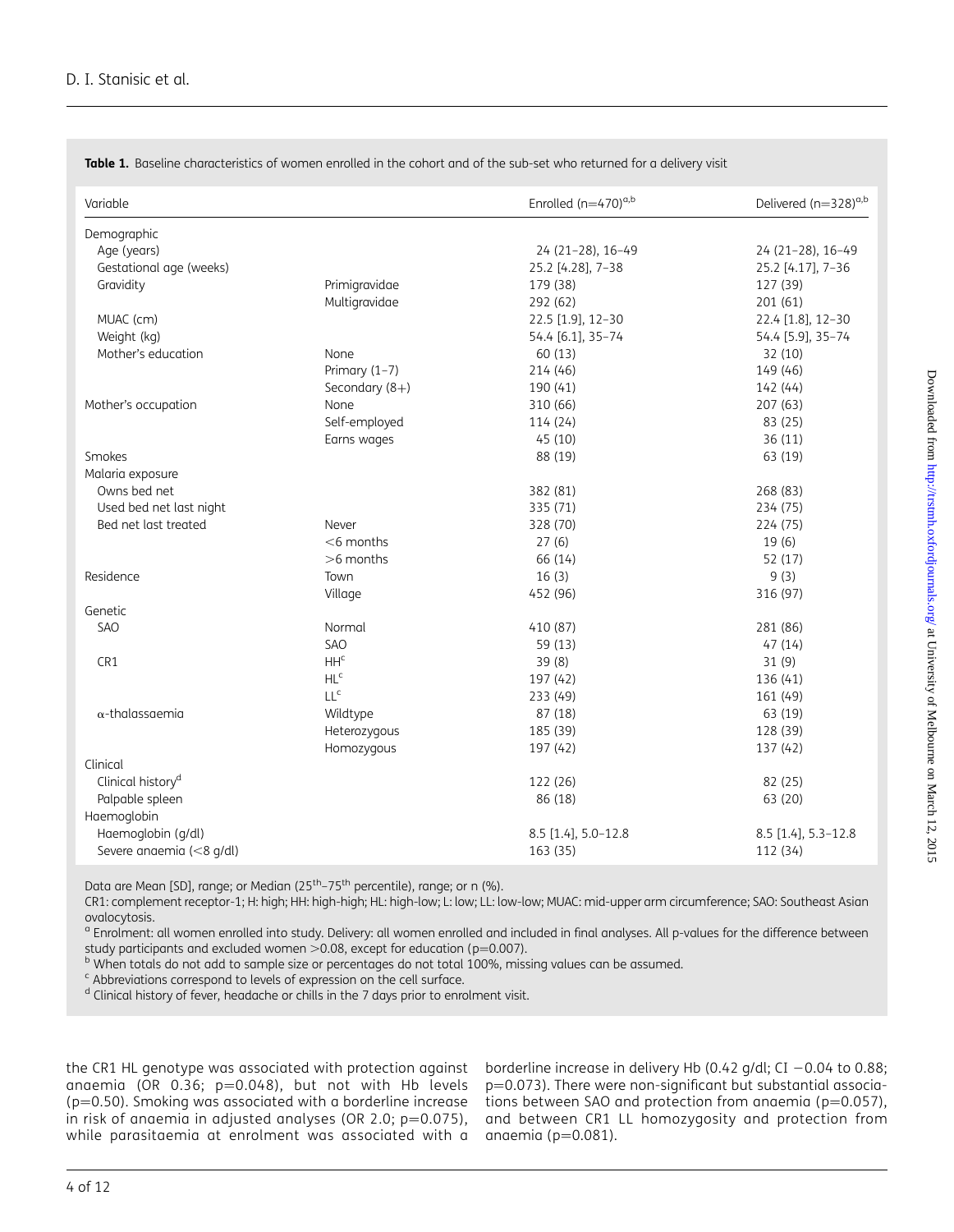| Variable                         | Enrolment $(n=328)$        | Delivery (n=298)           | Change (95% CI) <sup>a</sup> | p-value <sup>b</sup> |
|----------------------------------|----------------------------|----------------------------|------------------------------|----------------------|
|                                  | Mean [SD], range; or n (%) | Mean [SD], range; or n (%) |                              |                      |
| Peripheral blood microscopy      |                            |                            |                              |                      |
| All species                      | 113 (34)                   | 41(14)                     | $-22(-29, -15)$              | < 0.001              |
| P. falciparum                    | 105 (32)                   | 35(12)                     | $-21(-28, -15)$              | < 0.001              |
| P. vivax                         | 12(4)                      | 7(2)                       | $-1.7(-4.7, 1.4)$            | 0.22                 |
| P. ovale                         | 0(0)                       | 1(0.3)                     | $0.3$ (-0.7, 1.3)            | 0.32                 |
| Placental blood microscopy       |                            |                            |                              |                      |
| All species                      | <b>ND</b>                  | 44(18)                     | <b>NA</b>                    | <b>NS</b>            |
| P. falciparum                    | <b>ND</b>                  | 39 (16)                    | <b>NA</b>                    | <b>NS</b>            |
| P. vivax                         | <b>ND</b>                  | 6(2)                       | <b>NA</b>                    | <b>NS</b>            |
| P. ovale                         | <b>ND</b>                  | 0(0)                       | <b>NA</b>                    | <b>NS</b>            |
| Placental histology <sup>c</sup> |                            |                            |                              |                      |
| No infection                     | <b>ND</b>                  | 88 (36)                    | <b>NA</b>                    | <b>NS</b>            |
| Acute infection                  | <b>ND</b>                  | 93 (38)                    | <b>NA</b>                    | <b>NS</b>            |
| Chronic infection                | <b>ND</b>                  | 41(17)                     | <b>NA</b>                    | <b>NS</b>            |
| Past infection                   | <b>ND</b>                  | 20(8)                      | <b>NA</b>                    | <b>NS</b>            |
| Peripheral blood PCR             |                            |                            |                              |                      |
| All species                      | 217 (66)                   | 110(47)                    | $-18 (-28, 8.9)$             | < 0.001              |
| P. falciparum                    | 160 (49)                   | 86 (37)                    | $-12$ ( $-21$ , 2.7)         | 0.01                 |
| P. vivax                         | 64 (20)                    | 28 (12)                    | $-8.1$ ( $-15, -1.0$ )       | 0.02                 |
| P. ovale                         | 38 (12)                    | 11(4)                      | $-6.1$ ( $-11, -0.9$ )       | 0.01                 |
| Haemoglobin                      |                            |                            |                              |                      |
| Haemoglobin (g/dl)               | 8.5 [1.4], 5.3-12.8        | $9.2$ [1.8], 4.2-14.8      | $0.69$ (0.50, 0.89)          | < 0.001              |
| Severe anaemia (<8 g/dl)         | 112 (34)                   | 68 (23)                    | $-11(-17, -4.3)$             | 0.001                |

<span id="page-4-0"></span>Table 2. Malaria prevalence by microscopy and by PCR at enrolment and delivery

Placental histology missing for 56 participants, PCR results at delivery missing for 65 participants.

NA: not applicable; ND: not done; NS: not significant.

<sup>a</sup> Between enrolment and delivery; discrepancies in percentage differences due to rounding.<br><sup>b</sup> p-value derived from paired t tests for numeric variables, or McNemar's  $\chi^2$  test for binary variables.

c Placental histology of placental biopsies by light microscopy: no infection; acute infection (parasites without pigments); chronic infection (parasites with monocyte and/or fibrin pigments); past infection (pigment without parasites).

#### The contribution of sub-microscopic infections to adverse pregnancy outcomes

Sub-microscopic infections were seen in approximately one-third of women at enrolment and delivery. We compared our study endpoints of anaemia, birth weight and LBW in women with PCR-only infection and uninfected women at enrolment and delivery. Mean birth weight was not significantly different between women with sub-microscopic infection at delivery  $(2814+473 q)$ and uninfected women (2878 $\pm$ 401 g; p=0.35), but there was a greater proportion of LBW deliveries among women with submicroscopic infection (20/85; 24%) than in uninfected women (14/110, 12.[7](#page-10-0)%; OR 2.41; CI 0.99-5.89; p=0.054; Table 7).

# **Discussion**

We described clinical characteristics, malaria prevalence and prevalence of common red blood cell genetic polymorphisms in a cohort of pregnant women living in coastal PNG, and performed multivariable linear and logistic regressions to identify risk factors for malaria infection at delivery and for poor pregnancy outcomes including lower maternal Hb, decreased birth weight and increased risk of LBW and preterm delivery. This is the first reported study outside of Africa to show associations between placental infection and adverse birth outcomes.

Malaria is highly endemic in coastal PNG. At enrolment, one-third of women were parasitaemic by microscopy and two-thirds by PCR. Both P. falciparum and P. vivax infections are common in school-age PNG children,<sup>[19](#page-11-0)</sup> but P. falciparum was responsible for >85% of microscopic infections, and three- quarters of sub-microscopic infections in pregnant women. Previous observations in PNG demonstrate the earlier acquisition of immunity to P. vivax than to P. falciparum, due to high force of infection.<sup>[20](#page-11-0)</sup> Whether this extends to protection from asymptomatic parasitaemia is unknown. There also appears to be a greater increase in pregnancy-associated susceptibility to P. falciparum than to P. vivax. $<sup>2</sup>$ </sup>

The great majority of women were anaemic (Hb  $<$ 11 g/dl) and 35% had severe anaemia (defined here as Hb <8 g/dl). Apart from malaria, common causes of anaemia in pregnancy in PNG include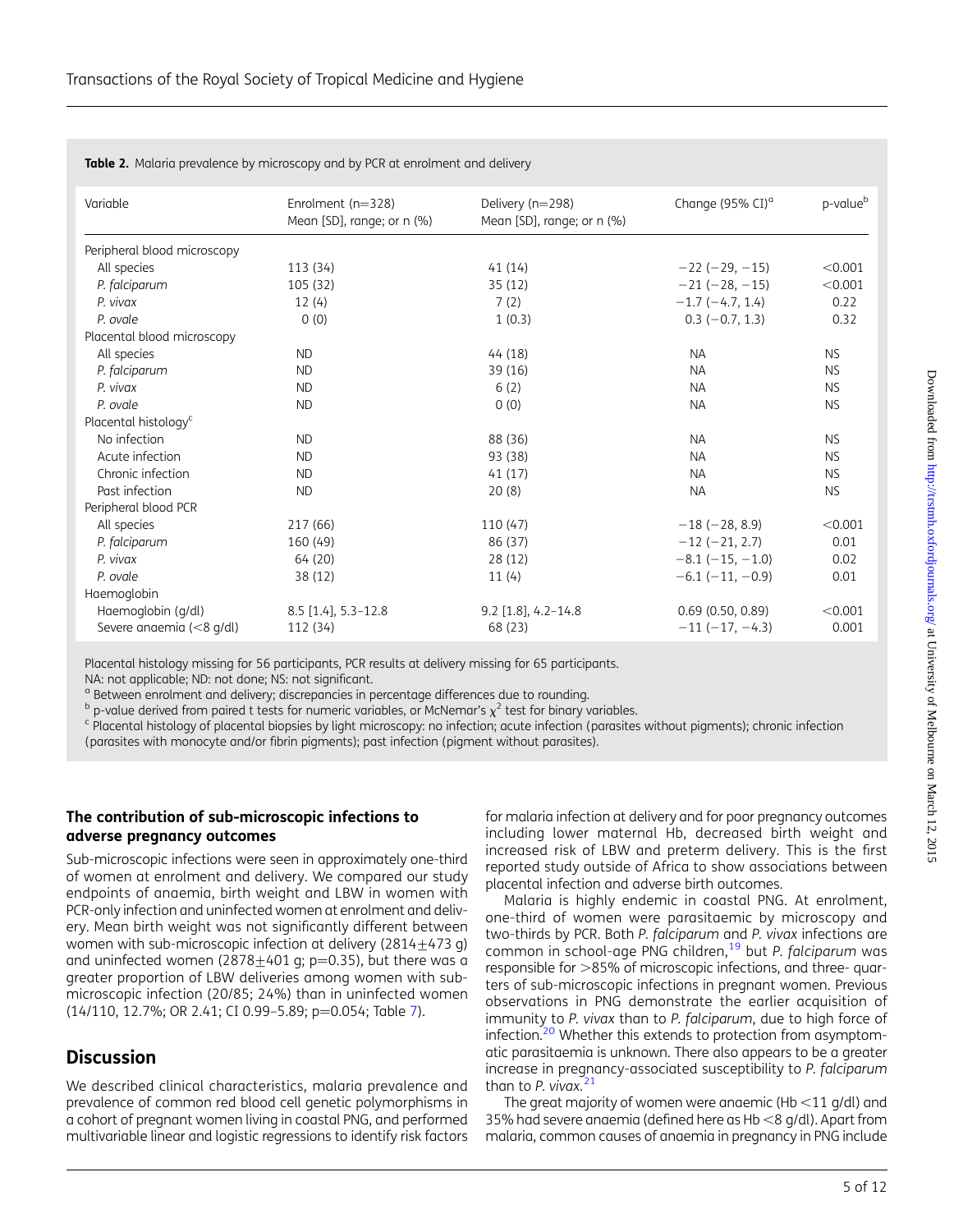|                              |                     | Peripheral parasitaemia (n=298) |                                 |                                   |                     | Placental parasitaemia (n=247) |                          |                          |
|------------------------------|---------------------|---------------------------------|---------------------------------|-----------------------------------|---------------------|--------------------------------|--------------------------|--------------------------|
| Variable                     | Normal<br>$(n=257)$ | Parasitaemic<br>$(n=41)$        | Univariable (OR<br>[95% CI]; p) | Multivariable (OR<br>[95% CI]; p) | Normal<br>$(n=203)$ | Parasitaemic<br>$(n=44)$       | Univariable              | Multivariable            |
| Age (years)                  | 247 (86)            | 41(14)                          | 0.91 [0.85, 0.98]; 0.01         | ND <sup>a</sup>                   | 196 (82)            | 44 (18)                        | 1.02 [0.96, 1.08]; 0.51  | ND <sup>o</sup>          |
| Gravidity                    |                     |                                 |                                 |                                   |                     |                                |                          |                          |
| Primigravidae                | 103 (40)            | 12 (29)                         | <b>NA</b>                       | <b>NA</b>                         | 80 (39)             | 16 (36)                        | <b>NA</b>                | <b>NA</b>                |
| Multigravidae                | 154 (60)            | 29 (71)                         | 1.62 [0.79-3.31]; 0.19          | 2.12 [0.95-4.73]; 0.07            | 123 (61)            | 28 (64)                        | 1.14 [0.58-2.24]; 0.71   | 1.32 [0.61-2.84]; 0.47   |
| Education                    |                     |                                 |                                 |                                   |                     |                                |                          |                          |
| None                         | 24(9)               | 2(5)                            | <b>NA</b>                       | <b>NA</b>                         | 19(9)               | 3(7)                           | <b>NA</b>                | <b>NA</b>                |
| Primary                      | 120(47)             | 15 (37)                         | 1.5 [0.32-6.99]; 0.61           | 1.49 [0.29-7.71]; 0.63            | 95 (48)             | 18 (41)                        | 1.2 [0.32-4.48]; 0.79    | 0.95 [0.23-3.93]; 0.95   |
| Secondary                    | 109 (43)            | 23(57)                          | 2.53 [0.56-11.47]; 0.23         | 2.95 [0.58-14.99]; 0.19           | 85 (43)             | 23(52)                         | 1.71 [0.47-6.30]; 0.42   | 1.62 [0.39-6.70]; 0.51   |
| Used bed net                 |                     |                                 |                                 |                                   |                     |                                |                          |                          |
| No                           | 56 (23)             | 14 (36)                         | <b>NA</b>                       | <b>NA</b>                         | 43 (22)             | 13 (30)                        | <b>NA</b>                | <b>NA</b>                |
| Yes                          | 188 (77)            | 25(64)                          | $0.53$ [0.26-1.10]; 0.08        | $0.48$ [0.22-1.04]; 0.06          | 148 (78)            | 30 (70)                        | $0.67$ [0.32-1.40]; 0.29 | $0.71$ [0.33-1.55]; 0.40 |
| Symptoms                     |                     |                                 |                                 |                                   |                     |                                |                          |                          |
| No                           | 190 (75)            | 28 (68)                         | <b>NA</b>                       | <b>NA</b>                         | 149 (74)            | 32 (73)                        | <b>NA</b>                | <b>NA</b>                |
| Yes                          | 63 (25)             | 13 (32)                         | 1.4 [0.68-2.87]; 0.36           | 1.42 [0.64-3.19]; 0.39            | 53 (26)             | 12 (27)                        | 1.05 [0.51-2.20]; 0.89   | 1.09 [0.49-2.44]; 0.83   |
| Enrolment Hb                 | 257 (86)            | 41(14)                          | 0.95 [0.74, 1.21]; 0.70         | 1.03 [0.77-1.36]; 0.86            | 203 (82)            | 44 (18)                        | 1.06 [0.83, 1.34]; 0.65  | 1.05 [0.80-1.37]; 0.73   |
| Parasitaemia at<br>enrolment |                     |                                 |                                 |                                   |                     |                                |                          |                          |
| No                           | 166 (65)            | 25(61)                          | <b>NA</b>                       | <b>NA</b>                         | 128 (63)            | 32 (73)                        | <b>NA</b>                | <b>NA</b>                |
| Yes                          | 91 (35)             | 16 (39)                         | 1.17 [0.59-2.3]; 0.65           | 1.36 [0.62-2.97]; 0.44            | 75 (37)             | 12(27)                         | $0.64$ [0.31-1.39]; 0.23 | 0.54 [0.24-1.22]; 0.14   |
| SAO                          |                     |                                 |                                 |                                   |                     |                                |                          |                          |
| No                           | 218 (85)            | 36 (88)                         | <b>NA</b>                       | <b>NA</b>                         | 177 (87)            | 36 (82)                        | <b>NA</b>                | <b>NA</b>                |
| Yes                          | 39 (15)             | 5(12)                           | 0.78 [0.29-2.10]; 0.62          | $0.52$ [0.16-1.65]; 0.27          | 26(13)              | 8(18)                          | 1.51 [0.63-3.61]; 0.35   | 1.27 [0.48-3.33]; 0.62   |
| CR1                          |                     |                                 |                                 |                                   |                     |                                |                          |                          |
| <b>HH</b>                    | 26(10)              | 4(10)                           | <b>NA</b>                       | <b>NA</b>                         | 23(11)              | 5(11)                          | <b>NA</b>                | <b>NA</b>                |
| <b>HL</b>                    | 107 (42)            | 16 (39)                         | 0.97 [0.30-3.15]; 0.96          | 0.85 [0.25-2.9]; 0.80             | 85 (42)             | 12 (27)                        | 0.65 [0.21-2.03]; 0.46   | 0.68 [0.21-2.20]; 0.51   |
| LL                           | 124 (48)            | 21(51)                          | 1.10 [0.35-3.48]; 0.87          | 1.01 [0.30-3.35]; 0.99            | 95 (47)             | 27(61)                         | 1.31 [0.45-3.76]; 0.62   | 1.36 [0.45-4.09]; 0.58   |
| $\alpha$ -thalassaemia       |                     |                                 |                                 |                                   |                     |                                |                          |                          |
| Wildtype                     | 50 (19)             | 8(19)                           | <b>NA</b>                       | <b>NA</b>                         | 36 (18)             | 7(16)                          | <b>NA</b>                | <b>NA</b>                |
| Heterozygote                 | 101 (39)            | 18 (44)                         | 1.11 [0.45-2.74]; 0.81          | 1.27 [0.45-3.46]; 0.64            | 76 (37)             | 19 (43)                        | 1.30 [0.60-3.33]; 0.60   | 1.46 [0.53-4.01]; 0.46   |
| Homozygote                   | 106(41)             | 15(37)                          | 0.88 [0.35-2.22]; 0.79          | 1.04 [0.37-2.89]; 0.94            | 91 (45)             | 18 (41)                        | 1.02 [0.39-2.60]; 0.97   | 0.94 [0.34-2.62]; 0.91   |

<span id="page-5-0"></span>**Table 3.** Risk factors for peripheral and placental parasitaemia at delivery as determined by light microscopy

Data are unadjusted and adjusted odds ratios [95% CI].

CR1: complement receptor-1; Hb: haemoglobin; HH: high-high cell surface expression; HL: high-low; LL: low-low; ND: not done; NA: not applicable (reference group); SAO: Southeast Asian ovalocytosis.

<sup>a</sup> Variables excluded due to collinearity.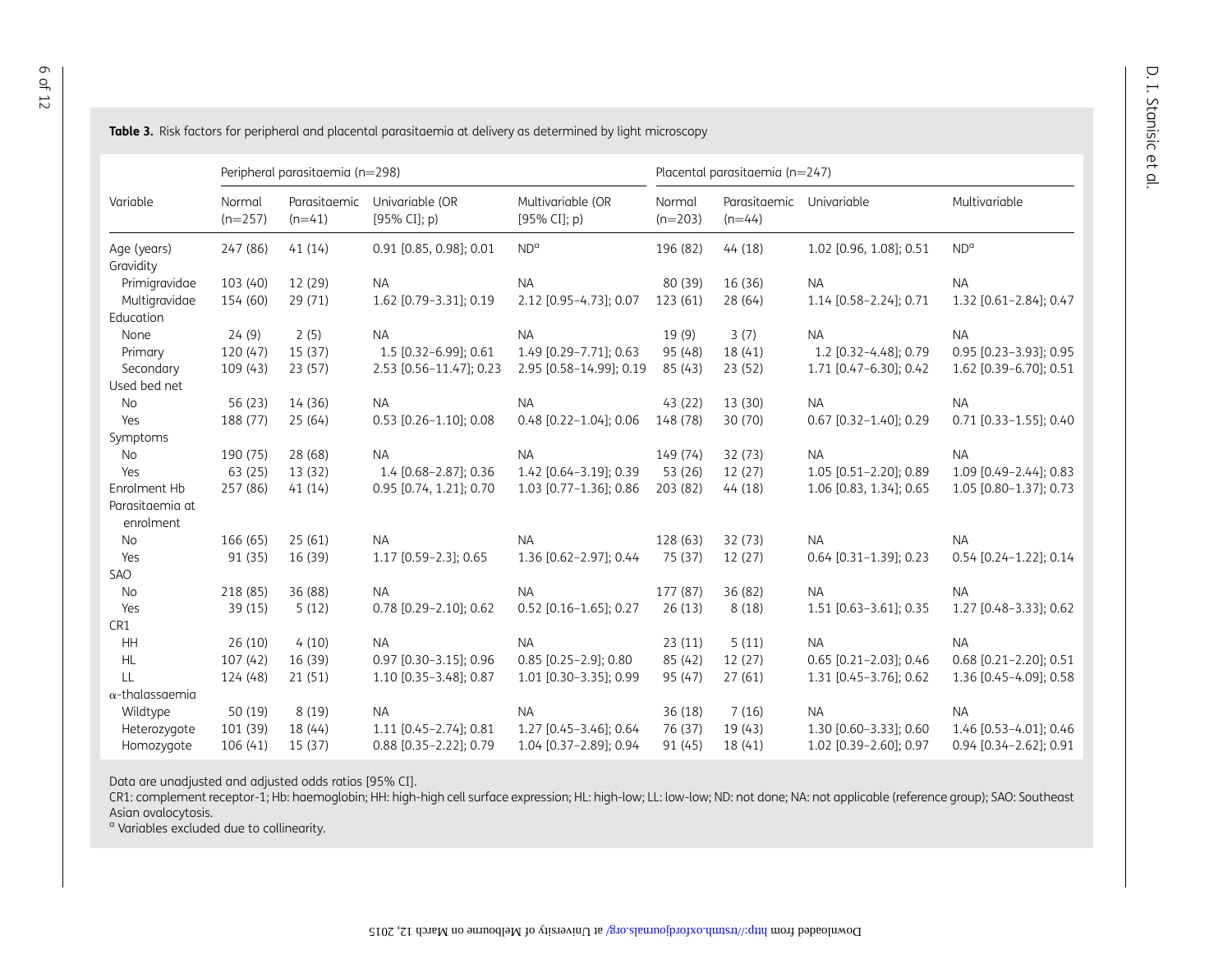<span id="page-6-0"></span>Table 4. Factors associated with birth weight

| Variable                       | Unadjusted                        | Adjusted <sup>a</sup>         |
|--------------------------------|-----------------------------------|-------------------------------|
| Age (years)                    | 8.4 $[-1.5, 18]$ ; 0.095          | ND <sup>b</sup>               |
| Gravidity                      |                                   |                               |
| Primigravidae                  | <b>NA</b>                         | <b>NA</b>                     |
| Multigravidae                  | 304 [198, 410]; < 0.001           | 325 [211, 439]; < 0.001       |
| MUAC (cm)                      | 34 [4.9, 64]; 0.022               | $18[-15, 50]$ ; 0.288         |
| Smokes                         |                                   |                               |
| No                             | <b>NA</b>                         | <b>NA</b>                     |
| Yes                            | $-140$ [ $-274$ , $-6.4$ ]; 0.04  | $-197$ [ $-333, -61$ ]; 0.005 |
| Education                      |                                   |                               |
| None                           | <b>NA</b>                         | <b>NA</b>                     |
| Primary                        | 54 [-146, 254]; 0.59              | 100 [-104, 305]; 0.34         |
| Secondary                      | $2.5$ [-198, 203]; 0.98           | 79 [-127, 286]; 0.45          |
| Used bed net                   |                                   |                               |
| <b>No</b>                      | <b>NA</b>                         | <b>NA</b>                     |
| Yes                            | $-72$ [ $-201$ , 56]; 0.27        | $-40$ [ $-165, 84$ ]; 0.52    |
| Clinical history               |                                   |                               |
| No                             | <b>NA</b>                         | <b>NA</b>                     |
| Yes                            | $-221$ [ $-345, -96$ ]; 0.001     | $-104$ [ $-230$ , 22]; 0.10   |
| Enrolment Hb (g/dl)            | 61 [22, 100]; 0.002               | 61 [19, 102]; 0.005           |
| Anaemia                        |                                   |                               |
| <b>No</b>                      | <b>NA</b>                         | ND <sup>b</sup>               |
| Yes (Hb $<$ 8 g/dl)            | $-101$ [ $-215$ , 13]; 0.083      |                               |
| Parasitaemia (LM) at enrolment |                                   |                               |
| No                             | <b>NA</b>                         | <b>NA</b>                     |
| Yes                            | $-121$ [ $-234$ , $-9.1$ ]; 0.034 | $-30$ [ $-149$ , 89]; 0.62    |
| <b>SAO</b>                     |                                   |                               |
| Normal                         | <b>NA</b>                         | <b>NA</b>                     |
| SAO                            | $-132$ [ $-285$ , 22]; 0.093      | $-129$ [ $-287, 29$ ]; 0.11   |
| CR1                            |                                   |                               |
| <b>HH</b>                      | <b>NA</b>                         | <b>NA</b>                     |
| HL                             | $-179$ [ $-370$ , 12]; 0.067      | $-168$ [ $-350$ , 15]; 0.071  |
| LL                             | $-68$ [ $-256$ , 120]; 0.48       | $-88$ [ $-265$ , 90]; 0.33    |
| $\alpha$ -thalassaemia         |                                   |                               |
| Wildtype                       | <b>NA</b>                         | <b>NA</b>                     |
| Heterozygote                   | $-61$ [ $-212$ , 91]; 0.43        | $-12$ [-159, 135]; 0.88       |
| Homozygote                     | 22 [-128, 171]; 0.78              | 47 [-100, 194]; 0.53          |

Data are mean differences in birth weight (grams) [95% CI]; p-value.

CR1: complement receptor-1; Hb: haemoglobin; HH: high-high cell surface expression; HL: high-low; LL: low-low; LM: light microscopy; MUAC: mid-upper arm circumference; ND: not done; NA: not applicable (reference group); SAO: Southeast Asian ovalocytosis.

 $^{\text{b}}$  Variables excluded due to collinearity. Missing data for age (11), smoking (1), MUAC (10), education (4), residence (3), bed net use (15), clinical history (4). Multivariable model includes all risk factors except age.

iron and/or folate deficiency.<sup>[7](#page-11-0),[22](#page-11-0)</sup> Alpha thalassaemia was common, and may also contribute to anaemia. The increase in Hb levels between enrolment and delivery may reflect combined effects of malaria prophylaxis and iron and folate supplementation.

The only factor associated with a decreased risk of peripheral parasitaemia at delivery was increasing age, which may reflect the age dependent acquisition of immunity. Surprisingly, there was no significant gravidity-dependent decrease in risk of peripheral

or placental parasitaemia at delivery,<sup>4</sup> which has been attributed largely to the acquisition of antibodies to pregnancy-associated P. falciparum parasite strains.<sup>[2](#page-11-0)</sup> Previous studies from the area do show gravidity-dependent susceptibility to malaria, $^{23}$  $^{23}$  $^{23}$  and the gravidity-associated acquisition of antibodies to multiple different placental-binding P. falciparum isolates.<sup>[24](#page-11-0)</sup>

Malaria prophylaxis was not highly effective, with parasitaemia detected in peripheral and/or placental blood at delivery in 24% of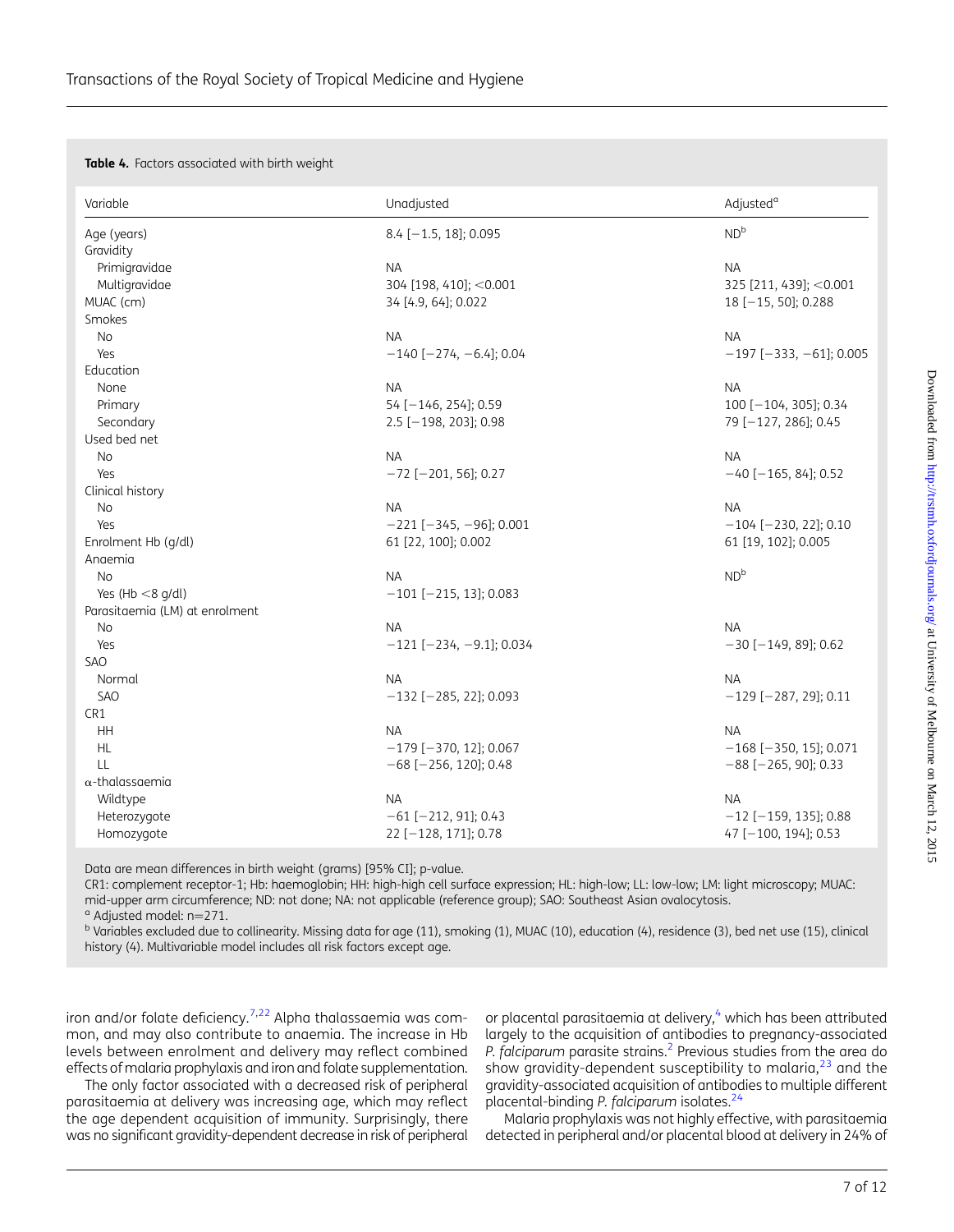#### <span id="page-7-0"></span>**Table 5.** Risk factors for low birth weight and preterm delivery

| Risk factors for low birth weight (LBW; <2500 grams), N=305 |                     |                 |                                                           | Risk factors for preterm birth (<37 weeks) gestation), N=290 |                     |                     |                          |                                                   |
|-------------------------------------------------------------|---------------------|-----------------|-----------------------------------------------------------|--------------------------------------------------------------|---------------------|---------------------|--------------------------|---------------------------------------------------|
| Variable                                                    | Normal<br>$(n=254)$ | LBW<br>$(n=51)$ | Univariable                                               | Multivariable                                                | Normal<br>$(n=227)$ | Preterm<br>$(n=63)$ | Univariable              | Multivariable                                     |
| Age (years)                                                 | 245 (83)            | 29 (17)         | 0.96 [0.91, 1.02]; 0.23                                   | $ND^{a}$                                                     | 218 (78)            | 61 (22)             | 0.97 [0.92, 1.03]; 0.31  | $ND^{\alpha}$                                     |
| Gravidity                                                   |                     |                 |                                                           |                                                              |                     |                     |                          |                                                   |
| Primigravidae                                               | 87 (34)             | 30 (59)         | <b>NA</b>                                                 | <b>NA</b>                                                    | 79 (35)             | 32 (51)             | <b>NA</b>                | <b>NA</b>                                         |
| Multigravidae                                               | 167 (66)            | 21(41)          | 0.36 [0.20-0.67]; 0.0013 0.28 [0.13-0.57]; 0.001 148 (65) |                                                              |                     | 31 (49)             | 0.52 [0.29-0.91]; 0.02   | 0.38 [0.19-0.79]; 0.0087                          |
| MUAC (cm)                                                   | 246 (83)            | 50 (17)         | 0.88 [0.74, 1.0]; 0.12                                    | 0.91 [0.74-1.1]; 0.36                                        | 220 (78)            | 61 (22)             | 0.93 [0.80, 1.1]; 0.38   | 1.0 [0.83-1.2]; 0.84                              |
| Smokes                                                      |                     |                 |                                                           |                                                              |                     |                     |                          |                                                   |
| No                                                          | 202 (80)            | 40 (78)         | ΝA                                                        | <b>NA</b>                                                    | 183 (81)            | 48 (76)             | NA.                      | <b>NA</b>                                         |
| Yes                                                         | 51 (20)             | 11 (22)         | 1.1 [0.52-2.27]; 0.82                                     | 1.4 [0.62-3.35]; 0.40                                        | 43 (19)             | 15 (24)             | 1.3 [0.68-2.6]; 0.40     | 1.1 [0.50-2.62]; 0.75                             |
| Education                                                   |                     |                 |                                                           |                                                              |                     |                     |                          |                                                   |
| None                                                        | 22(9)               | 5(10)           | <b>NA</b>                                                 | <b>NA</b>                                                    | 15(7)               | 11(18)              | <b>NA</b>                | <b>NA</b>                                         |
| Primary                                                     | 119 (48)            | 22(43)          | $0.81$ [0.29-2.4]; 0.71                                   | 0.48 [0.13-1.7]; 0.26                                        | 102 (45)            | 31 (50)             | $0.41$ [0.17-0.99]; 0.05 | 0.22 [0.07-0.66]; 0.0072                          |
| Secondary                                                   | 109 (44)            | 24(47)          | 0.97 [0.33-2.8]; 0.95                                     | 0.57 [0.16-2.0]; 0.38                                        | 107 (48)            | 20 (32)             |                          | 0.25 [0.10-0.63]; 0.0033 0.13 [0.04-0.42]; <0.001 |
| Used bed net                                                |                     |                 |                                                           |                                                              |                     |                     |                          |                                                   |
| No                                                          | 62 (26)             | 12(24)          | NA.                                                       | <b>NA</b>                                                    | 52 (24)             | 15(25)              | <b>NA</b>                | <b>NA</b>                                         |
| Yes                                                         | 179 (74)            | 37 (75)         | 1.1 [0.52-2.2); 0.86                                      | 1.2 [0.53-2.7]; 0.66                                         | 162 (76)            | 46 (75)             | 0.98 [0.50-1.9]; 0.96    | 0.78 [0.36-1.7]; 0.53                             |
| Clinical history                                            |                     |                 |                                                           |                                                              |                     |                     |                          |                                                   |
| No                                                          | 191 (76)            | <b>NA</b>       | <b>NA</b>                                                 | <b>NA</b>                                                    | 175 (77)            | 40 (66)             | <b>NA</b>                |                                                   |
| Yes                                                         | 59 (24)             | 16 (31)         | 1.5 [0.76-2.9]; 0.24                                      | 0.90 [0.42-1.9]; 0.79                                        | 51 (23)             | 21 (34)             | 1.8 [0.98-3.3]; 0.06     | 1.5 [0.70-3.1]; 0.30                              |
| Enrolment Hb<br>(g/dl)                                      | 254 (83)            | 51(17)          | 0.8 [0.68, 1.1]; 0.16                                     | 0.83 [0.63-1.08]; 0.16                                       | 227 (78)            | 63 (22)             | 0.86 [0.70, 1.1]; 0.16   | $0.85$ [0.65-1.1]; 0.22                           |
| Anaemia                                                     |                     |                 |                                                           |                                                              |                     |                     |                          |                                                   |
| No                                                          | 168 (66)            | 34(67)          | <b>NA</b>                                                 | $ND^{\alpha}$                                                | <b>ND</b>           | <b>ND</b>           | <b>ND</b>                | <b>ND</b>                                         |
| Yes (Hb $<$ 8) g/dl)                                        | 86 (34)             | 17(33)          | 0.98 [0.52, 1.8] 0.94                                     |                                                              | <b>ND</b>           | <b>ND</b>           | <b>ND</b>                | <b>ND</b>                                         |
| Enrolment<br>parasitaemia                                   |                     |                 |                                                           |                                                              |                     |                     |                          |                                                   |
| No                                                          | 207 (86)            | 44 (90)         | <b>NA</b>                                                 | <b>NA</b>                                                    | 154 (68)            | 36 (57)             | <b>NA</b>                | <b>NA</b>                                         |
| Yes                                                         | 33 (14)             | 5(10)           | 1.3 [0.71-2.4]; 0.37                                      | 1.0 [0.50-2.2]; 0.91                                         | 73 (32)             | 27(43)              | 1.6 [0.89-2.8]; 0.12     | 1.3 [0.65-2.7]; 0.44                              |
| SAO                                                         |                     |                 |                                                           |                                                              |                     |                     |                          |                                                   |
| Normal                                                      | 221 (87)            | 40 (78)         | <b>NA</b>                                                 | <b>NA</b>                                                    | 194 (85)            | 55 (87)             | <b>NA</b>                | <b>NA</b>                                         |
| SAO                                                         | 33 (13)             | 11(22)          | 1.8 [0.86-3.94]; 0.12                                     | 2.33 [0.94-5.75]; 0.07                                       | 33 (15)             | 8(13)               | 0.85 [0.37-1.96]; 0.71   | 1.10 [0.40-2.99]; 0.85                            |
| CR1                                                         |                     |                 |                                                           |                                                              |                     |                     |                          |                                                   |
| HH                                                          | 25(10)              | 5(10)           | NA.                                                       | NA.                                                          | 20(9)               | 9(14)               | <b>NA</b>                | <b>NA</b>                                         |
| HL                                                          | 103(41)             | 21(41)          | 1.02 [0.35-2.97]; 0.97                                    | 1.08 [0.35-3.35]; 0.89                                       | 91 (40)             | 26(41)              | $0.63$ [0.26-1.56]; 0.32 | 0.56 [0.21-1.55]; 0.27                            |
| LL                                                          | 126 (50)            | 25 (49)         | 0.99 [0.35-2.84]; 0.99                                    | 0.89 [0.29-2.72]; 0.84                                       | 116 (51)            | 28 (44)             | 0.54 [0.22-1.30]; 0.17   | $0.54$ [0.20-1.43]; 0.21                          |
| $\alpha$ -thalassaemia                                      |                     |                 |                                                           |                                                              |                     |                     |                          |                                                   |
| Wildtype                                                    | 46 (18)             | 12(23)          | <b>NA</b>                                                 | <b>NA</b>                                                    | 43 (19)             | 11(17)              | <b>NA</b>                | <b>NA</b>                                         |
| Heterozygote                                                | 97 (38)             | 21(41)          | 0.83 [0.38-1.83]; 0.64                                    | 0.66 [0.27-1.58]; 0.35                                       | 89 (39)             | 26(41)              | 1.14 [0.52-2.52]; 0.74   | 0.93 [0.38-2.23]; 0.86                            |
| Homozygote                                                  | 111 (44)            | 18 (35)         | 0.62 [0.28-1.40]; 0.25                                    | $0.55$ [0.22-1.34]; 0.29                                     | 95 (42)             | 26(41)              | 1.07 [0.48-2.36]; 0.87   | $0.63$ [0.25-1.56]; 0.32                          |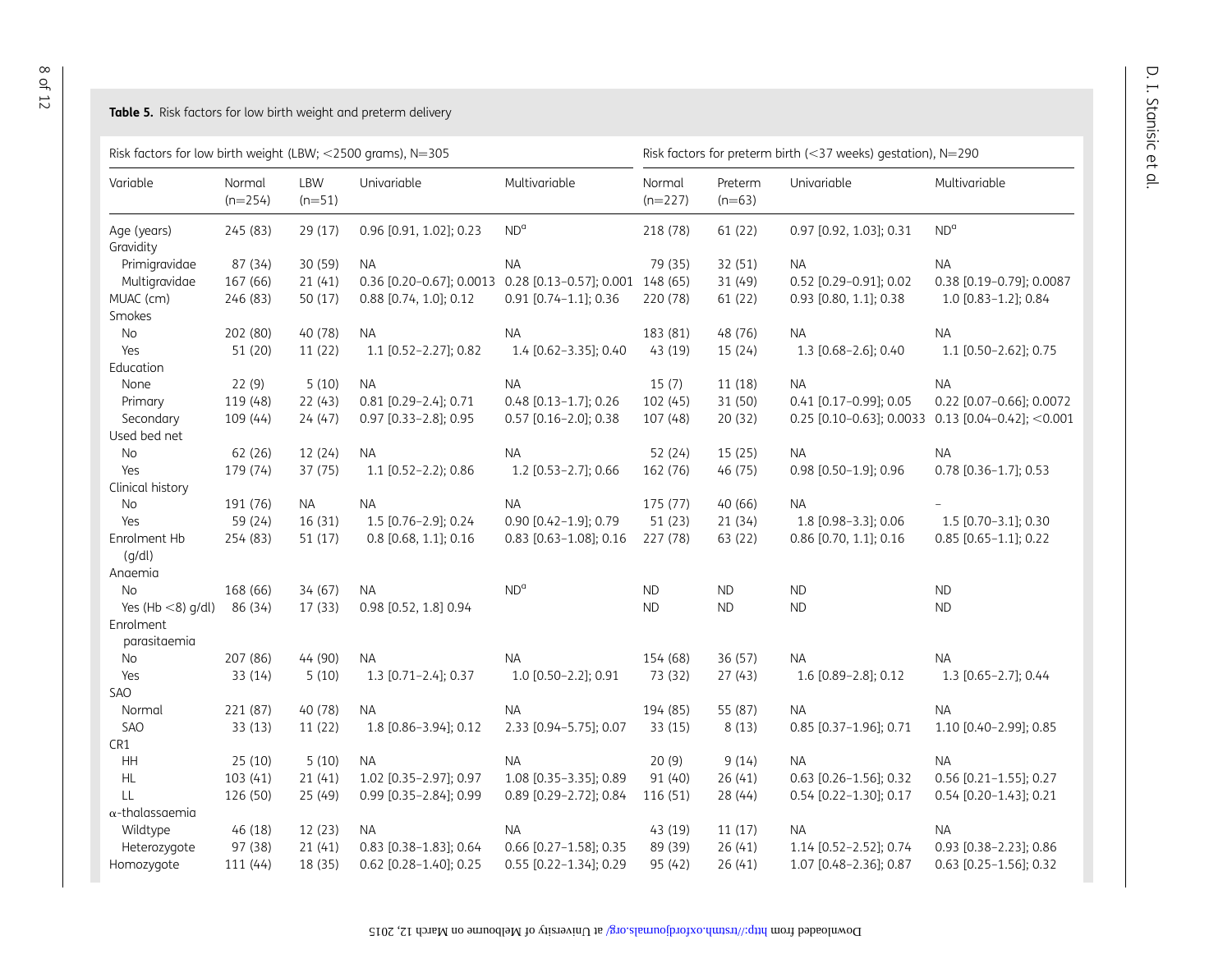$.2015$ 

| Transactions of the Royal Society of Tropical Medicine and Hygiene |  |  |  |  |
|--------------------------------------------------------------------|--|--|--|--|
|--------------------------------------------------------------------|--|--|--|--|

| Placental histology Normal                                                                                |           | LBW      | Univariable                                                                                                      | Multivariable          | <b>Jormal</b> | Preterm  | Univariable            | Multivariable                                                                                                                                                                   |
|-----------------------------------------------------------------------------------------------------------|-----------|----------|------------------------------------------------------------------------------------------------------------------|------------------------|---------------|----------|------------------------|---------------------------------------------------------------------------------------------------------------------------------------------------------------------------------|
|                                                                                                           | $(n=200)$ | $(n=37)$ |                                                                                                                  |                        | $(n=178)$     | $(n=49)$ |                        |                                                                                                                                                                                 |
| No infection                                                                                              | 75 (37)   | 10 (27)  | Z                                                                                                                | ≸                      | 74 (42)       | 10 (20)  | ≸                      | ≸                                                                                                                                                                               |
| Acute                                                                                                     | 82 (41)   | 9(24)    | $[0.32, 2.1]$ ; 0.69<br>0.82                                                                                     | 0.66 [0.22, 2.0]; 0.47 | 65 (36)       | 20 (41)  | 2.3 [0.99, 5.2]; 0.052 | 2.08 [0.75, 5.8]; 0.16                                                                                                                                                          |
| Chronic                                                                                                   | 28 (14)   | 13 (35)  | $[1.4, 8.8]$ ; 0.01<br>5.S                                                                                       | 3.3 [1.0, 10.6]; 0.048 | 24(13)        | 15 (31)  | 4.6 [1.8, 11.6]; 0.001 | $4.2$ [1.3, 13.4]; 0.01                                                                                                                                                         |
| Past infection                                                                                            | 15(7)     | 5 (13)   | $[0.7, 8.4]$ ; 0.14                                                                                              | 1.5 [0.37, 6.1]; 0.58  | 15(8)         | 4(8)     | 2.0 [0.55, 7.1]; 0.30  | 1.34 [0.30, 6.1]; 0.70                                                                                                                                                          |
| Data are unadjusted and adjusted odds ratios [95'<br><sup>a</sup> Variables excluded due to collinearity. |           |          | ircumference; NA: not applicable (reference group); ND: not done; SAO: Southeast Asian ovalocytosis.<br>.)% CI]. |                        |               |          |                        | CR1: complement receptor-1; Hb: haemoglobin; HH: high-high cell surface expression; HL: high-low; LBW: low birth weight; LL: low-low; LM: light microscopy; MUAC: mid-upper arm |

women. Participants received curative doses of chloroquine and (usually) sulphadoxine-pyrimethamine and unsupervised weekly chloroquine prophylaxis. Chloroquine resistance in P. falciparum is common in PNG, with chloroquine resistant P. vivax also well described.<sup>[25](#page-11-0)</sup> PNG recently introduced intermittent preventive treatment in pregnancy with sulphadoxine pyrimethamine, which should be more effective in controlling P. falciparum in pregnancy.

On placental histology, almost two-thirds of women had evidence of current or previous malaria, predominantly active infections (in which parasites were detected, frequently at low densities). Chronic infection was associated with LBW and preterm delivery. In African women, chronic placental infection (especially massive chronic intervillositis, the accumulation of large numbers of white cells in the maternal blood spaces of the placenta) has been particularly associated with growth restriction, while acute infection with high parasitaemia was associated with preterm delivery. $26$  Our observations suggest that the pathogenesis of these complications may be similar in PNG and Africa.

Gravidity, smoking and low maternal Hb were associated with significant reductions in birth weight in adjusted analyses. Although mild anaemia may not decrease birth weight, $^{27}$  $^{27}$  $^{27}$  our cohort is notable for the severity of anaemia detected at enrolment, one-third of women had Hb  $<$ 8 g/dl, as did 23% of women at delivery. Febrile symptoms were associated with lower birth weight in unadjusted analyses, but there was no association between febrile symptoms and malaria as determined by microscopy or PCR. The reductions in birth weight in first pregnancies translated into a high rate of LBWand preterm birth delivery in primigravid women, possibly due to their lack of pregnancyspecific immunity, $<sup>2</sup>$  $<sup>2</sup>$  $<sup>2</sup>$  or the lower general risk of LBW associated</sup> with increased gravidity.

Most participants reported using bed nets that were not impregnated with insecticides, and although bed net users were less commonly parasitaemic at delivery, this did not translate into decreases in LBW or preterm delivery. The decrease in peripheral blood parasite prevalence at delivery associated with bed net use is consistent with insecticide treated bed net studies from Africa, $28$  but bed net use and ownership might be a proxy for higher socio-economic status, better housing and decreased vector exposure, rather than directly mediating decreased malaria prevalence.

Previous studies performed in the region showed a similar prevalence of malaria infection, LBW and anaemia.<sup>[6](#page-11-0),[7](#page-11-0)</sup> The prevalence of preterm delivery was 21.7%, whereas it was estimated at [6](#page-11-0)-10% in other studies,  $6,7$  $6,7$  probably due to differences in sensitivity of dating techniques used. We used Ballard scores, whereas fundal height supplemented by Dubowitz assessments, and Dubowitz assessments supplemented by cutaneous assessments were used in previous studies.[6](#page-11-0),[7](#page-11-0) Although a comparison suggests similar performance of Dubowitz and Ballard scores in Malawi,<sup>[29](#page-11-0)</sup> differences in staff training and interpretation may affect prevalence. Early ultrasound dating, the gold standard for estimating gestation was not available; in recent ultrasound studies in the same province (Unger et al., submitted), preterm delivery was observed in 10.6% of women receiving similar care.

Host genetics were associated with Hb levels and pregnancy outcomes, but not with malaria risk. Women with  $\alpha^+$ -thalassaemia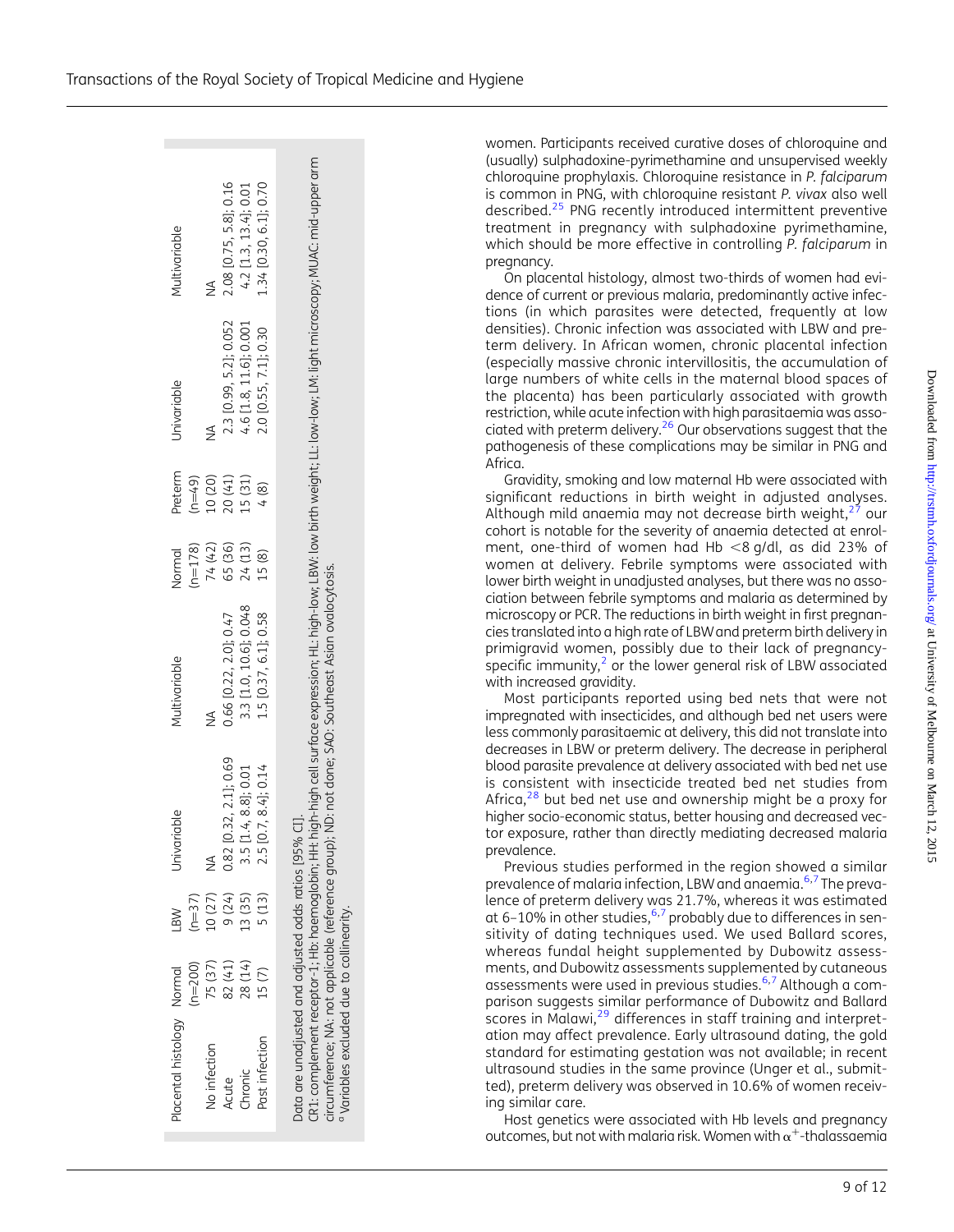#### <span id="page-9-0"></span>**Table 6.** Risk factors for severe anaemia and associations with maternal haemoglobin at delivery

Risk factors for severe anaemia at delivery and the second term of the second term of the second term of the second term of the second term of the second term of the second term of the second term of the second term of the

| Variable               | Not anaemic (n=230) | Angemic (n=68) | Unadjusted                   | Adjusted                     | Unadjusted                          | Adjusted                         |
|------------------------|---------------------|----------------|------------------------------|------------------------------|-------------------------------------|----------------------------------|
| Age (years)            | 221 (100)           | 67 (100)       | $0.97$ (0.92, 1.0); 0.27     | ND <sup>a</sup>              | $0.01$ [-0.03, 0.05]; 0.65          | ND <sup>a</sup>                  |
| Gravidity              |                     |                |                              |                              |                                     |                                  |
| Primigravidae          | 89 (39)             | 26 (38)        | <b>NA</b>                    | <b>NA</b>                    | <b>NA</b>                           | <b>NA</b>                        |
| Multigravidae          | 141(61)             | 42(62)         | 1.0 (0.58, 1.8); 0.94        | 0.82 [0.41, 1.6]; 0.57       | $-0.17$ [ $-0.58$ , 0.25]; 0.43     | $0.08$ [-0.36, 0.52]; 0.72       |
| MUAC (cm)              | 223 (100)           | 65 (100)       | 0.87 (0.74, 1.0); 0.077      | 0.91 [0.75, 1.1]; 0.36       | $0.06$ [ $-0.05$ , 0.18]; 0.27      | $-0.05$ [ $-0.17$ , 0.08]; 0.46  |
| Smokes                 |                     |                |                              |                              |                                     |                                  |
| <b>No</b>              | 189 (82)            | 51 (75)        | <b>NA</b>                    | <b>NA</b>                    | <b>NA</b>                           | <b>NA</b>                        |
| Yes                    | 40(18)              | 17 (25)        | 1.6 (0.83, 3.0); 0.17        | 2.0 [0.93, 4.4]; 0.075       | $-0.43$ [ $-0.95$ , 0.08]; 0.1      | $-0.38$ [ $-0.91$ , 0.15]; 0.162 |
| Education              |                     |                |                              |                              |                                     |                                  |
| None                   | 21(9)               | 7(10)          | <b>NA</b>                    | <b>NA</b>                    | <b>NA</b>                           | <b>NA</b>                        |
| Primary                | 107 (48)            | 28 (41)        | 0.79 (0.30, 2.0); 0.62       | 1.2 [0.38, 3.7]; 0.76        | $0.33$ [-0.40, 1.06]; 0.37          | $-0.04$ [ $-0.78$ , 0.71]; 0.93  |
| Secondary              | 97(43)              | 33 (49)        | 1.0 (0.40, 2.6); 0.97        | 1.5 [0.46, 4.7]; 0.52        | $0.18$ [-0.56, 0.91]; 0.64          | $-0.23$ [ $-0.99$ , 0.53]; 0.56  |
| Used bed net           |                     |                |                              |                              |                                     |                                  |
| No                     | 53 (24)             | 17(27)         | <b>NA</b>                    | <b>NA</b>                    | <b>NA</b>                           | <b>NA</b>                        |
| Yes                    | 167 (76)            | 47 (73)        | $0.9$ (0.46, 1.7); 0.69      | 0.94 [0.43, 2.0]; 0.87       | $-0.12$ [ $-0.60$ , 0.36]; 0.63     | $-0.09$ [ $-0.57$ , 0.39]; 0.70  |
| Clinical history       |                     |                |                              |                              |                                     |                                  |
| No                     | 169 (74)            | 50 (75)        | <b>NA</b>                    | <b>NA</b>                    | <b>NA</b>                           | <b>NA</b>                        |
| Yes                    | 58 (26)             | 17(25)         | 0.99(0.53, 1.8); 0.98        | 0.65 [0.30, 1.4]; 0.27       | $-0.09$ [ $-0.56$ , 0.38]; 0.71     | $0.20$ [-0.28, 0.68]; 0.40       |
| Enrolment Hb (g/dl)    | 230 (100)           | 68 (100)       | $0.54$ (0.42, 0.69); < 0.001 | $0.55$ [0.42, 0.73]; < 0.001 | $0.54$ [0.41, 0.68]; < 0.001        | 0.56 [0.39, 0.72]; < $0.001$     |
| Enrolment anaemia      |                     |                |                              |                              |                                     |                                  |
| No                     | 169 (73)            | 29 (43)        | <b>NA</b>                    | $ND^{\alpha}$                | <b>NA</b>                           | ND <sup>o</sup>                  |
| Yes (Hb $<$ 8 g/dl)    | 61 (27)             | 39 (57)        | $3.7$ (2.1, 6.5); < 0.001    |                              | $-1.2$ [ $-1.6$ , $-0.77$ ]; <0.001 |                                  |
| Enrolment parasitaemia |                     |                |                              |                              |                                     |                                  |
| No                     | 148 (64)            | 44(65)         | <b>NA</b>                    | <b>NA</b>                    | <b>NA</b>                           | <b>NA</b>                        |
| Yes                    | 82 (36)             | 24 (35)        | 0.98 (0.56, 1.7); 0.96       | 0.59 [0.29, 1.2]; 0.15       | $-0.05$ [ $-0.47, 0.37$ ]; 0.82     | $0.42$ [-0.04, 0.88]; 0.073      |
| SAO                    |                     |                |                              |                              |                                     |                                  |
| Normal                 | 193 (84)            | 62 (91)        | <b>NA</b>                    | <b>NA</b>                    | <b>NA</b>                           | <b>NA</b>                        |
| SAO                    | 37(16)              | 6(9)           | $0.5$ (0.20, 1.2); 0.14      | 0.28 [0.08, 1.0]; 0.057      | $0.24$ [-0.33, 0.82]; 0.41          | $0.28$ [-0.32, 0.89]; 0.35       |
| CR1                    |                     |                |                              |                              |                                     |                                  |
| HH                     | 20(9)               | 11(16)         | <b>NA</b>                    | <b>NA</b>                    | <b>NA</b>                           | <b>NA</b>                        |
| <b>HL</b>              | 96 (42)             | 24 (35)        | 0.45(0.19, 1.1); 0.073       | 0.36 [0.13, 0.99]; 0.048     | $0.34$ [-0.36, 1.0]; 0.34           | $0.23$ [-0.45, 0.91]; 0.50       |
| LL                     | 114 (50)            | 33 (49)        | $0.53$ (0.23, 1.2); 0.13     | 0.44 [0.17, 1.1]; 0.081      | $0.49$ [-0.20, 1.18]; 0.17          | $0.42$ [-0.24, 1.07]; 0.21       |
| $\alpha$ -thalassaemia |                     |                |                              |                              |                                     |                                  |
| Wildtype               | 50 (22)             | 7(10)          | <b>NA</b>                    | <b>NA</b>                    | <b>NA</b>                           | <b>NA</b>                        |
| Heterozygote           | 86 (37)             | 33 (48)        | 2.7(1.1, 6.6); 0.026         | 2.1 [0.80, 5.6]; 0.13        | $-0.79$ [ $-1.3$ , $-0.23$ ]; 0.006 | $-0.45$ [ $-1.02$ , 0.11]; 0.11  |
| Homozygote             | 94 (41)             | 28(41)         | 2.1 (0.87, 5.2); 0.099       | 1.5 [0.56, 4.1]; 0.42        | $-0.74$ [ $-1.3$ , $-0.19$ ]; 0.009 | $-0.39$ [ $-0.96$ , 0.17]; 0.17  |

Data are number (%), unadjusted or adjusted odds ratio (95% CI), or adjusted or unadjusted coefficient [95% CI].

CR1: complement receptor-1; Hb: haemoglobin; HH: high-high cell surface expression; HL: high-low; LL: low-low; LM: light microscopy; MUAC: mid-upper arm circumference; NA: not applicable (reference group); ND: not done; SAO: Southeast Asian ovalocytosis.

 $^\text{o}$  Variables excluded due to collinearity. n of adjusted model=263. Missing data for age (10; 1 anaemic), smoking (1; 0 anaemic), mid-upper arm circumference (10; 3 anaemic), education (5; 0 anaemic), residence (3; 0 anaemic), bed net use (14; 4 anaemic), clinical history (4; 1 anaemic). Thirty women missing haemoglobin at delivery.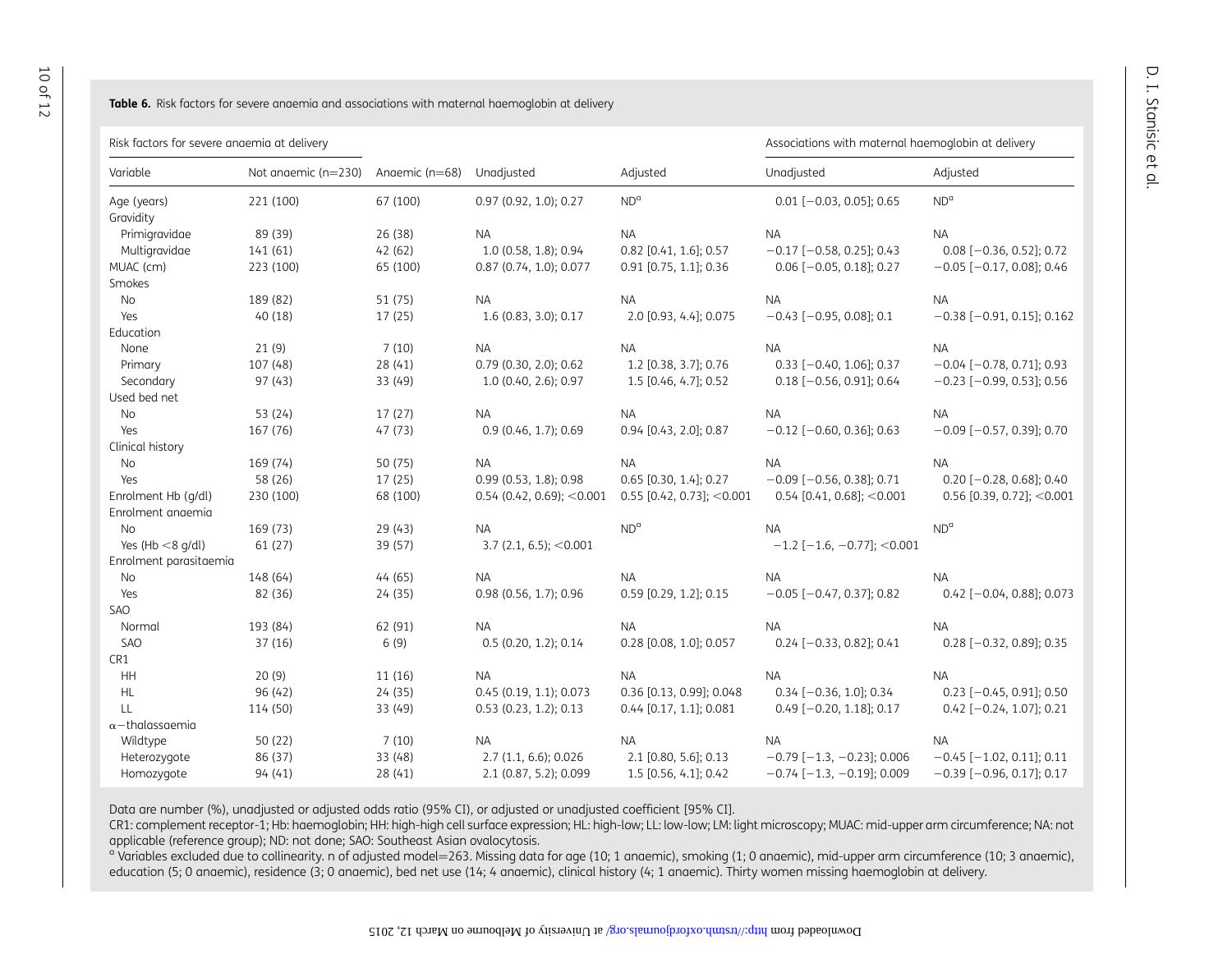| Variable                                                                       | Low birth<br>weight (n,%)     | Unadjusted | Adjusted                                            | Mean [SD] birth<br>weight | Unadjusted                              |
|--------------------------------------------------------------------------------|-------------------------------|------------|-----------------------------------------------------|---------------------------|-----------------------------------------|
| Peripheral parasitaemia<br>at delivery (PCR) $(n=195)$<br>Negative<br>Positive | 14/110; 12.7%<br>20/85; 23.5% | ΝA         | NΑ<br>2.1 (0.99, 4.5); 0.052 2.4 (0.99, 5.9); 0.054 | 2878 [401]<br>2814 [473]  | <b>NA</b><br>$-64$ [ $-188$ , 59]; 0.31 |

<span id="page-10-0"></span>Table 7. Association between submicroscopic Plasmodium infection, low birth weight and birth weight

Data are unadjusted or adjusted odds ratio (95% CI), or adjusted or unadjusted coefficient [95% CI]. Adjusted for gravidity, smoking, mid-upper arm circumference, education, residence, bed net use, clinical history, peripheral infection at enrolment (light microscopy), haemoglobin at enrolment, SAO, CR1 and alpha thalassaemia.

CR1: complement receptor-1; NA: not applicable (reference group); SAO: Southeast Asian ovalocytosis.

had decreased Hb at delivery, while CR1 and SAO polymorphisms were associated with increased maternal Hb at delivery. SAO was associated with a non-significant increase in risk of LBW, and decrease in mean birth weight (but not preterm birth). Previous studies in Madang have not shown a significant relationship between SAO and pregnancy outcome,<sup>[8,15](#page-11-0),[16](#page-11-0)</sup> and in the absence of a clear mechanism by which it might affect fetal growth it seems unlikely to be a true effect. CR1 and  $\alpha^+$ -thalassaemia polymorphisms were not significantly associated with birth weight, or with risk of LBW and preterm birth. The  $\alpha^+$ -thalassaemia observations were consistent with an earlier study, $15$  while this is the first study of the effect of CR1 genotype on pregnancy malaria and pregnancy outcomes.

In this cohort, one-third of women had sub-microscopic malaria infection at first presentation, and a similar number at delivery. Between half and two-thirds of all infections were submicroscopic. Women with sub-microscopic infection at delivery had increased rates of LBW, which approached significance; there was no significant impact on birth weight. Further studies on larger sample sets are indicated. The importance of submicroscopic infections for pregnancy outcome is not fully resolved,<sup>[30](#page-11-0)</sup> and further studies are required to determine whether PCR can identify women at risk of adverse outcomes.

This study had some limitations. First, a convenience sample of women living close to the health centre was recruited, malaria or anaemia may be greater problems in more poorly served communities and we do not have information on non-enrolled women. Second, delivery data were only available on 70% of enrolled women, as many delivered at home. Third, the sample size was modest, which limited power to detect significant associations between maternal characteristics and malaria or pregnancy outcome. Few statistically significant associations were observed, and large magnitudes of effect for some nonsignificant associations may indicate that lack of statistical power could be concealing true associations. Nevertheless, we did demonstrate important associations between birth weight, risk of LBW or preterm delivery and factors such as smoking, Hb levels and education, and showed that histological diagnosis of chronic placental malaria is an important risk factor for LBW and preterm delivery, as well as confirming expected associations with gravidity.

### **Conclusions**

Up to two-thirds of pregnant women living in an area of high malaria transmission of coastal PNG had malaria infection at the first antenatal visit and almost one-half at delivery. Of these, women with chronic placental infection had increased rates of LBW and preterm delivery; sub-microscopic infection may increase the risk of LBW delivery. Red blood cell polymorphisms that are common in PNG do not seem to explain the high rates of anaemia detected; malaria and possibly iron deficiency may instead be responsible. Strategies to better prevent malaria, and to improve maternal Hb, may decrease the burden of adverse pregnancy outcomes in settings like PNG.

Authors' contributions: SJR, IM, JGB, CLK and PMS conceived the study; SJR and DIS designed the study protocol; FB and DIS recruited patients; AU and CC carried out laboratory studies; KAM and SJR drafted the manuscript; FJF, IM, JGB and CLK critically revised the manuscript for intellectual content. All authors read and approved the final manuscript. DIS and SJR are guarantors of the paper.

Acknowledgements: We thank the staff of the Alexishafen Health Centre for their enthusiastic cooperation with the study, staff of the PNG Institute of Medical Research (PNG IMR) for assistance with microscopy, data entry and study administration, and the pregnant women for their participation.

Funding: This work was supported by AusAID (grant to PNG IMR), the National Health and Medical Research Council of Australia (project grants to JGB and SJR, Senior Fellowships to JGB and IM); Australian Research Council (Future Fellowship to FJF); Wellcome Trust (Senior Fellowship to SJR); and Veterans Affairs Research Service (to CLK). DIS was supported by a grant to the PNG Institute of Medical Research from the Bill & Melinda Gates Foundation's Global Health Program [# 34678]. The Burnet Institute and the Walter and Eliza Hall Institute are supported by the NHMRC Infrastructure for Research Institutes Support Scheme and Victorian State Government Operational Infrastructure Support.

Competing interests: None declared.